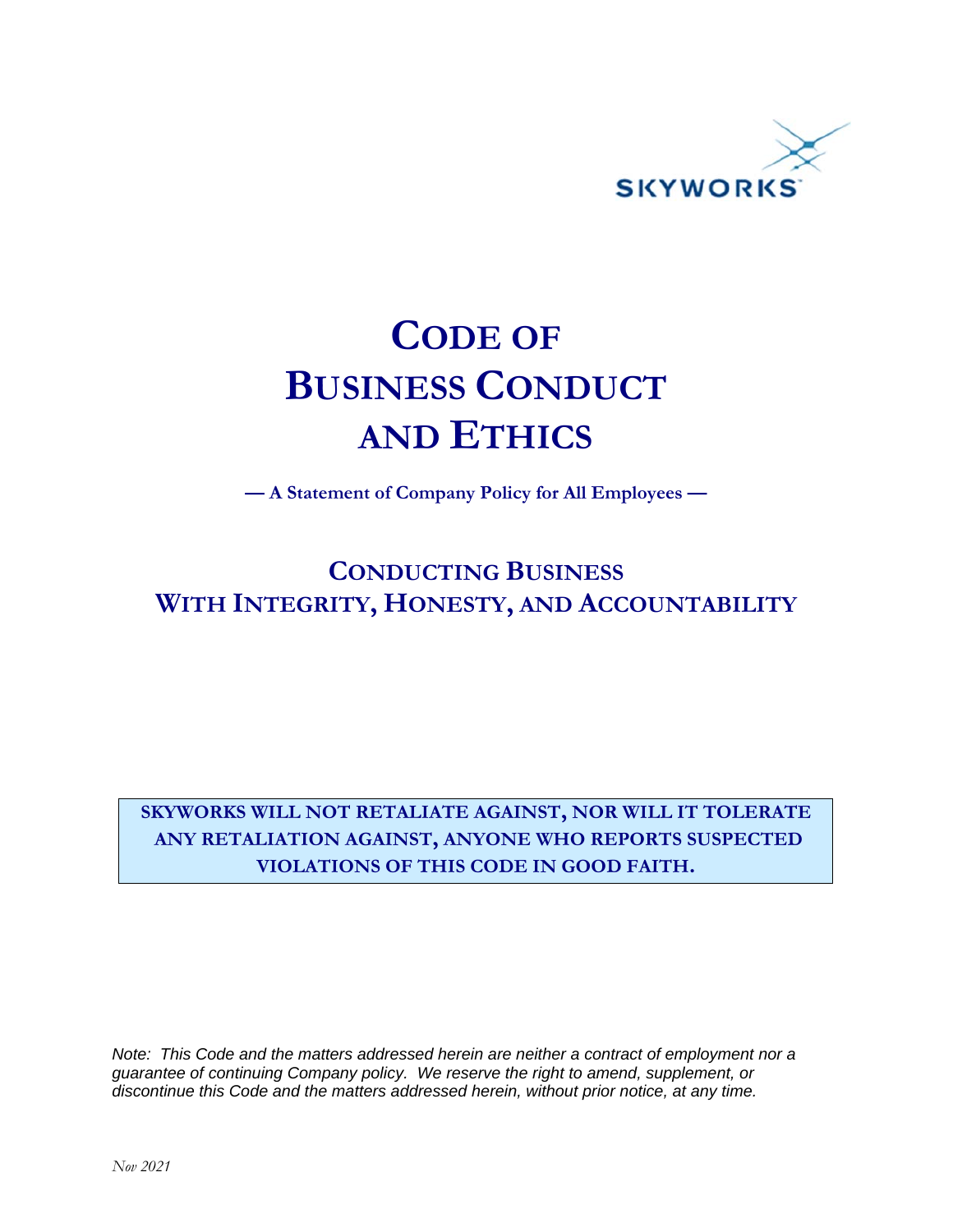# **For Convenience**

Although this Code applies to our Board of Directors, Officers, Employees, and certain nonemployees and independent contractors, we refer to all persons covered by this Code as "employees."

# **A COMPLIANCE CULTURE**

Skyworks seeks to foster and maintain a culture of compliance with applicable laws, rules, and regulations, and the highest standards of ethics and business conduct. As an employee, you are expected to help promote this culture of compliance, and to know, understand and live up to this Code.

Additionally, you have a duty to report any known or suspected violation of this Code, or of any laws, rules, or regulations applicable to the Company. Reporting such violations is not an act of disloyalty, but rather an effort to safeguard the reputation and integrity of the Company and its employees.

You may report any suspected violations anonymously with the assurance that the Company expressly prohibits retaliation of any kind against anyone for the good faith disclosure of suspected misconduct. See "*Enforcement Mechanisms*" on page 5 of this Code.

# **STANDARDS OF CONDUCT**

#### **General**

This Code outlines broad principles of ethical business conduct embraced by Skyworks. You should always apply your common sense and good judgment. In this manner, your business decisions are unlikely to raise ethical concerns.

#### **To Consider**

If you ever face a difficult business decision that this Code does not address, ask yourself the following questions about your contemplated course of action:

- $\triangleright$  Is it legal?
- $\triangleright$  Is it honest and fair?
- $\triangleright$  Is it in the best interests of the Company?
- $\triangleright$  How does this make me feel about the Company and myself?
- $\triangleright$  Does it conflict with Company policy?
- $\triangleright$  Would I feel comfortable if an account of my actions was published with my name in the newspaper?

If, after careful consideration, you still feel uncomfortable about a situation, seek the advice of your supervisor or the Company's Compliance Officer (see "*Enforcement Mechanisms*" on page 5 of this Code), or in-house legal counsel.

# **Conflicts of Interest**

You might choose to participate in legitimate financial, business, or other activities outside the scope of your job. Those activities must be free of any actual or apparent conflict with your responsibilities to Skyworks. A conflict of interest may occur when a personal activity interferes with the interests of the Company or makes it difficult for you to act in the best interest of the Company. A conflict of interest may also arise when you personally receive, or when you give or offer to give to others, benefits that are improper given your role in the Company.

You should avoid any relationship that would cause an actual or apparent conflict of interest with your duties and responsibilities to Skyworks. In addition, you must disclose to the Company any circumstance that you believe might raise doubt regarding your ability to act objectively and in the Company's best interest.

Here are some examples of potential conflicts of interest that you should disclose:

- $\triangleright$  accepting concurrent employment with any competitor of, customer of, or supplier to the Company;
- $\triangleright$  serving as a board member (or on an advisory committee) for any competitor of, customer of, or supplier to the Company;
- transacting Company business with another entity in which you or a family member has a significant interest;
- owning a significant interest in an entity that is a competitor of, customer of, or supplier to the Company;
- $\triangleright$  acting independently as a consultant to a competitor of, customer of, or supplier to the Company;
- obtaining a loan or guarantee of personal obligations from, or entering into a financial transaction with, a competitor, customer, or supplier of Skyworks;
- having a direct reporting relationship with any family member or other person with whom a significant personal relationship exists; or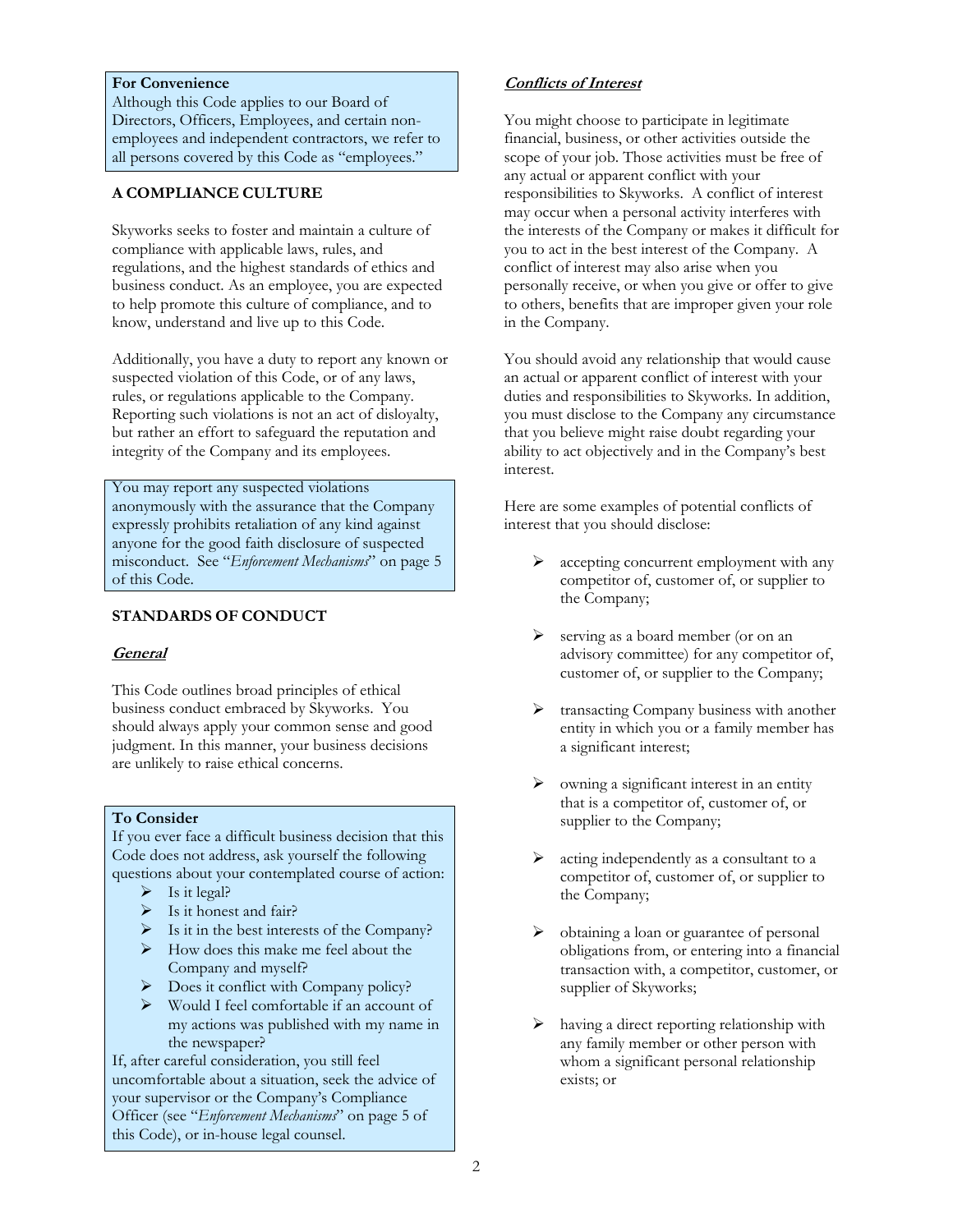$\triangleright$  offering or accepting anything of more than modest value such as gifts, discounts, or any form of compensation to or from an individual or entity that does or potentially could do business with Skyworks; an item is considered of more than modest value if it: (i) exceeds what is considered reasonable and customary in accepted business practices; (ii) is in cash (in whole or in part); (iii) has an obligation or expectation attached (whether stated or implied); or (iv) influences or could be perceived as influencing business decisions.

# **Ethics Challenge:**

What should I do if I am offered an inappropriate gift from a supplier such as a vacation?

#### **Answer:**

Tell the offeror that accepting the gift would violate Company policy. You could also say that the Company wishes to avoid any suggestion of impropriety.

As an employee, you should disclose any potential, actual, or apparent conflict of interest to the Company's Compliance Officer (see "*Enforcement Mechanisms*" on page 5 of this Code).

You must obtain written approval before accepting any position as an executive officer or director (or advisory committee member) of any outside business concern or entity that has a business relationship with Skyworks, or that is or could become a competitor of Skyworks. In addition, you must obtain written approval before accepting a board position with a not-for-profit entity where there may be a Company business relationship, or an expectation of — or desire for — financial or other support from the Company. If you are neither a member of the Company's Board of Directors nor an executive officer, such approval must come from the Company's Compliance Officer. If you are a board member or an executive officer, such approval must come from the Board of Directors.

You should also inform your supervisor if you accept or are engaged in employment, consulting, or other like activities outside of the Company.

# **Ethics Challenge:**

Can I have an outside business that markets a product I developed on my own time?

#### **Answer:**

A conflict of interest could arise, for example, if your product competes with a Skyworks product, if it relates to any part of Skyworks' business, or if your business interferes with your ability to do your job at Skyworks. To ensure that there is not a conflict, you should disclose your plans to your supervisor or the Company's Compliance Officer.

# **Corporate Opportunities**

You owe a duty to the Company to advance its legitimate business interests at all times. As a result, you are prohibited from:

- taking for yourself or a third party, opportunities discovered through the use of Company property, resources, information or position, without first offering such opportunities to the Company;
- using corporate property, resources, information, or position for personal gain; or
- competing with the Company in any manner.

Before pursuing for yourself an opportunity that may be of interest to the Company, you should fully disclose it to your supervisor and the Company's Compliance Officer to determine whether the Company is interested in pursuing the opportunity. If the Company foregoes its right to pursue the corporate opportunity in writing, you may then pursue it under the same terms and conditions that you originally disclosed it and in a manner that is consistent with this Code.

#### **Ethics Challenge:**

A small manufacturer needs help on a circuit design. Can I serve as a consultant for some extra income?

# **Answer:**

If the manufacturer does not compete with Skyworks or one of its customers or suppliers, you may be able to lend your support as long as you inform your supervisor and give Skyworks the opportunity to decline the business first.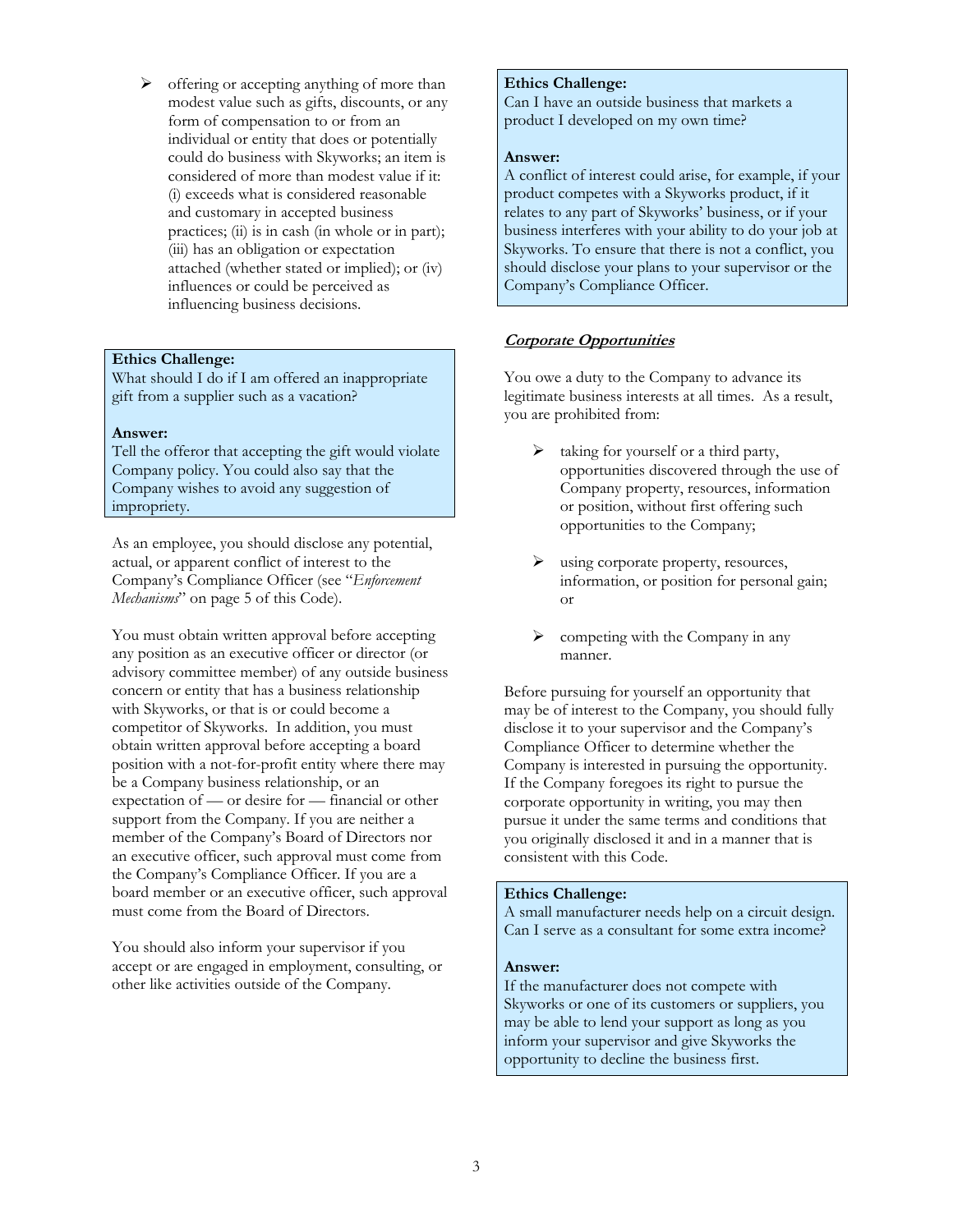#### **Confidential and Proprietary Information**

Skyworks' employment agreements prohibit the disclosure of any confidential or proprietary information<sup>1</sup> of the Company (or any such information received from its customers or business partners) to any third party. In addition to the obligations imposed by your employment agreement, you should follow these guidelines:

- $\triangleright$  receive and disclose confidential or proprietary information pursuant only to a written agreement approved by in-house legal counsel;
- $\triangleright$  do not use or copy confidential information of a third party, except as the owner permits in writing;
- $\triangleright$  refuse unsolicited confidential or proprietary information of a third party or, if inadvertently received, transfer it to inhouse legal counsel for appropriate disposition; and
- $\triangleright$  do not use any confidential or proprietary information of a former employer, or bring it to Skyworks, or provide such information to other Skyworks employees.

If you have any questions regarding confidential or proprietary information or need assistance with a confidentiality or non-disclosure agreement, please seek the help of the Company's legal department.

Additionally, when you discuss confidential or proprietary information, be aware of your surroundings. You should refrain from discussing Company business in public places or in the presence of others, including employees, who do not need to know that information.

#### **Ethics Challenge:**

I had lunch with a former Skyworks employee who now works for another company. She asked about a project we worked on together. Would it have been ok to discuss it with her?

#### **Answer:**

Company projects are confidential and not to be discussed externally without prior approval by management and/or in-house legal counsel. The inadvertent release of updated information to her could damage the Company's business prospects.

#### **Compliance with All Laws, Rules, and Regulations**

Skyworks is subject to laws, rules and regulations, both in the U.S. and abroad, the violation of which could subject the Company to significant risk. Obeying the law, both in letter and in spirit, is the foundation on which this Company's ethical standards are built. This includes, without limitation, laws covering

- commercial bribery, kickbacks and corruption;
- copyrights, trademarks and trade secrets; information privacy;
- insider trading;
- illegal political contributions;
- antitrust, collusion, and other anticompetitive practices;
- foreign corrupt practices;
- environmental hazards;
- document retention and destruction;
- financial reporting;
- employment discrimination or harassment;
- occupational health and safety; or
- misuse of corporate assets.

You are expected to understand and comply with all laws, rules, and regulations applicable to the Company and to you as an employee of the Company. If any doubt exists about whether a course of action is lawful and appropriate, you should seek advice immediately from your supervisor or in-house legal counsel.

To help you be more informed — and continuously mindful — of the laws governing your conduct, Skyworks maintains separate, detailed policies regarding such matters as insider trading and nondisclosure of material non-public information, electronic resources, external communications, fair treatment and equal opportunity employment practices, and a workplace free from violence, drugs, harassment, and discrimination. You are expected to review and comply with these policies, which are located on the Company's intranet site, *Skylink*.

<sup>&</sup>lt;sup>1</sup> Note that confidential and/or proprietary information includes intellectual property (e.g., designs, schematics, recipes, technical specifications, processes, inventions, etc.).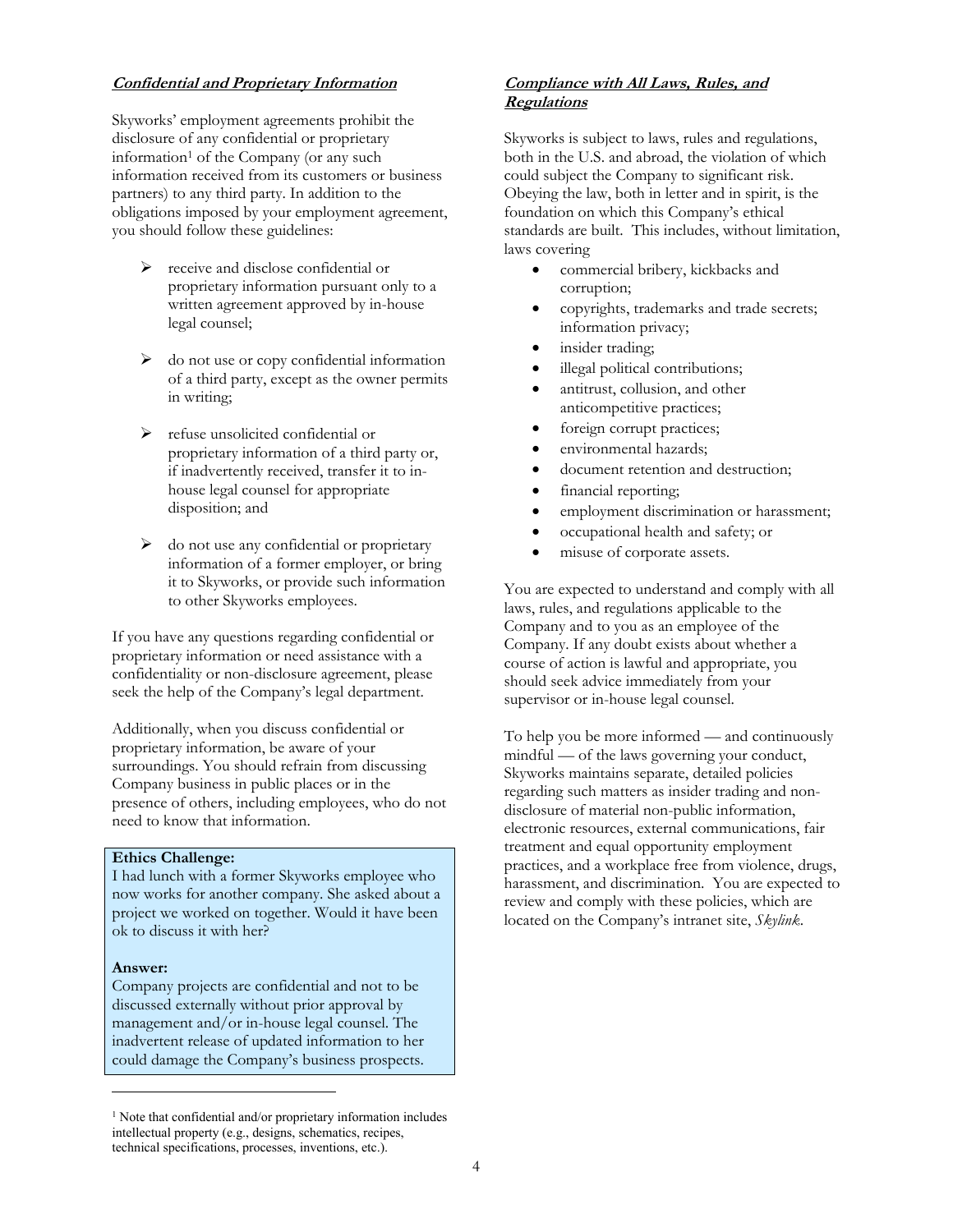# **Full, Fair, Accurate, Timely and Understandable Disclosures**

In order to ensure that all business records and financial reports are accurate, complete, understandable, and contain no omissions or false or misleading information, Skyworks maintains internal controls and procedures designed to provide reasonable assurance of:

- > reliability of financial reporting in compliance with generally accepted accounting principles in the U.S.; and
- $\triangleright$  compliance with all applicable laws and regulations.

Skyworks' filings with, and submissions to, the SEC must be complete, fair, accurate, timely, and understandable. Employees who provide information for such filings and reports must take this responsibility seriously and provide prompt and truthful answers to inquiries along these lines.

Some indications of improper financial reporting might include:

- $\triangleright$  financial results that seem inconsistent with the performance of the underlying business transaction;
- $\triangleright$  inaccurate Company records, such as overstated expense reports, or erroneous time sheets or invoices;
- $\triangleright$  transactions that do not appear to have a legitimate business purpose; or
- $\triangleright$  requests to circumvent the Company's ordinary review and approval procedures.

#### **Ethics Challenge:**

To pay for a department happy hour that my supervisor thinks the Company should sponsor, he told me I should call it a business dinner on the expense report, so that it will be paid without a snag. What should I do?

#### **Answer:**

Your instinct is good if it tells you this is not right. Contact Human Resources or the Company's Compliance Officer to discuss your concern.

#### **ENFORCEMENT MECHANISMS**

If you have knowledge of a potential or suspected violation of this Code or the law, you have an obligation to report all relevant information to one or more of the contacts listed below. Any such question or concern may be directed to *any or all* of the following contacts, and if you are not satisfied with the resolution, you may raise any such question or concern to one or more of the other contacts:

- $\triangleright$  a supervisor or human resources representative;
- in-house legal counsel or internal audit;
- the Company via the "Whistleblower" reporting procedures identified on the Company's intranet site, *Skylink;*
- $\triangleright$  the Company's Compliance Officer, who is currently designated as Robert Terry, and whose telephone number is (949) 231-3140; or
- the Audit Committee of the Board of Directors.

*You may raise concerns orally or in writing and, if desired, anonymously*. Any questions and reports of known or suspected violations of this Code or the law will be treated with sensitivity and discretion.

# **POLICY AGAINST RETALIATION**

The Company will not retaliate against, nor will it tolerate any retaliation against, anyone who reports suspected violations of this Code or who participates in investigations concerning the same. This means the Company prohibits you from retaliating or taking adverse action of any kind against anyone for raising or helping to resolve a conduct concern in good faith. If you engage in such retaliation, you will be subject to discipline, up to and including termination.